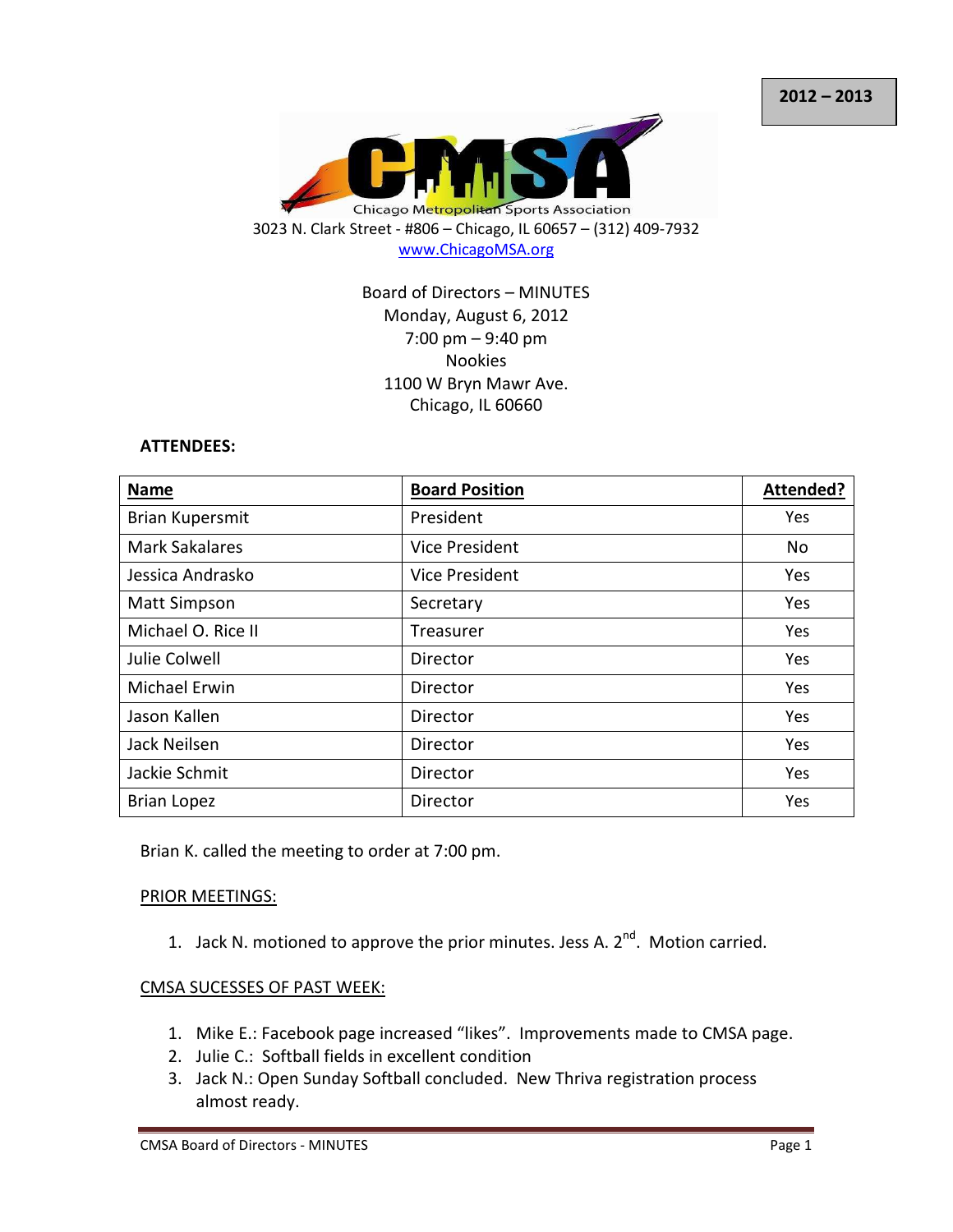# Board of Director Meeting Monday August 6, 2012

- 4. Brian L.: Open Sunday Softball concluded.
- 5. Jackie S.: Should have enough people for 2 divisions in Fall Softball
- 6. Michael R.: 10 teams for Thursday Fall Softball
- 7. Matt S.: Registration party for Men's Flag Football
- 8. Brian K.: Open Soccer sent e-mail to league regarding unregistered players. Open Soccer has notified its members about the election for commissioner. Kickball has 4 nominations for commissioner and has 2 confirmed candidates.
- 9. Jason K.: Already is seeing more open communication in the organization.
- 10. Jess A.: Playoffs going well in Women's Softball

### CMSA "FANTASY STATEMENTS"

- 1. We discussed what statements people would make about the Board if we have a successful year:
	- a) Pro active
	- b) Members had a voice
	- c) Processes standardized
	- d) Responsive to needs
	- e) Balanced and flexible to everyone's needs
	- f) Approachable
	- g) Overly informed
	- h) Thought leaders/a model of excellence
	- i) Increase sports and our geographical area
	- j) Community outreach
	- k) Changed the members perception of the Board

### KEY INITIATIVES FOR 2012-13:

- 1. We broke into groups to brainstorm about all of the tasks the Board is and/or should be doing, rating them in terms of high payoff/effort level.
- 2. The Board came to a consensus that the following tasks will be the key initiatives for the Board in 2012-13:
	- a) All sports are run well
	- b) There is effective communication to members
	- c) Rethink marketing/ads/website
	- d) Balance sports and social outlets
	- e) Partner with a charity
	- f) Bring in new sports and increase geographical area
	- g) Improve registration process
- 3. Matt S. motioned to accept the initiatives. Jack N. 2<sup>nd</sup>. Motion carried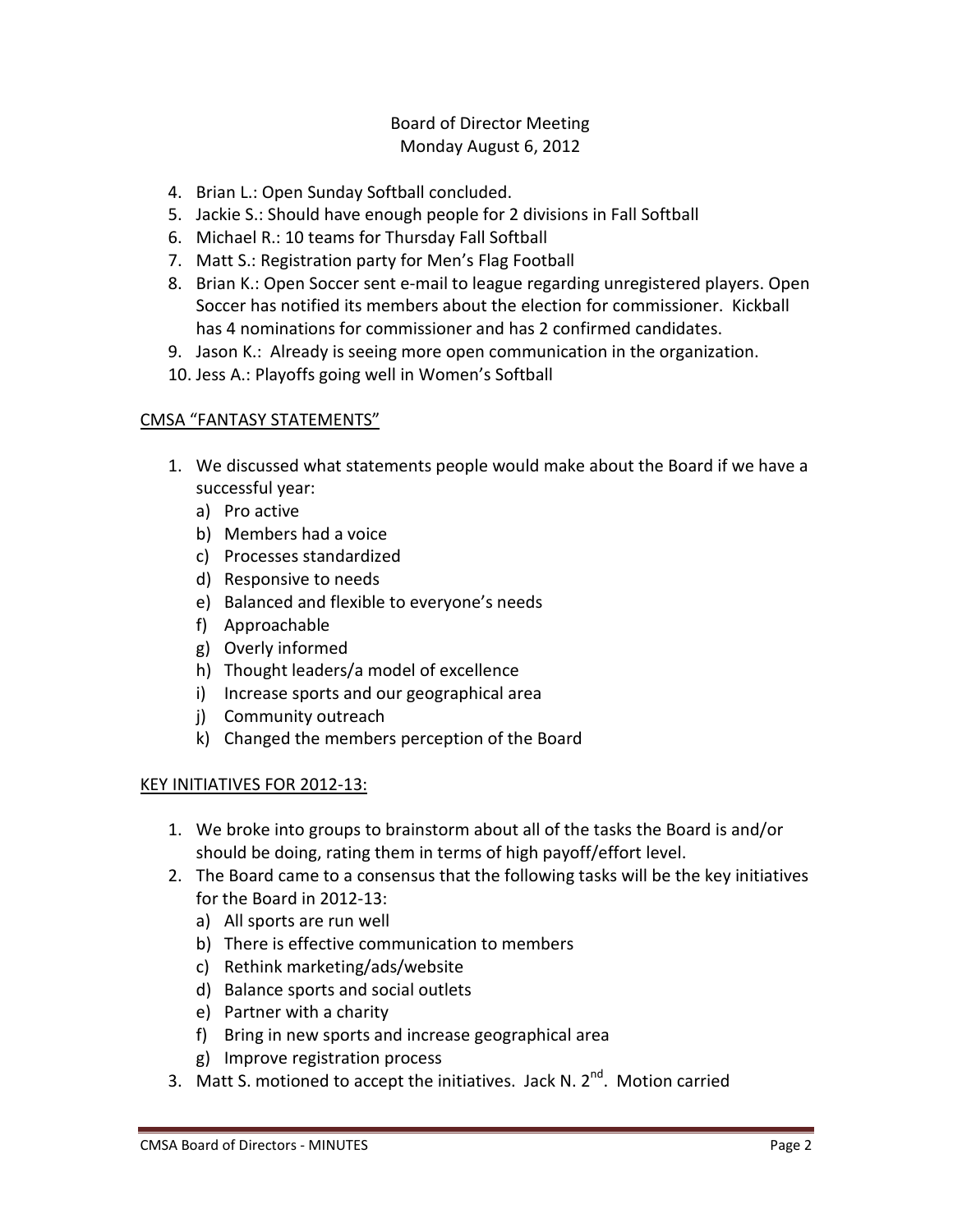# Board of Director Meeting Monday August 6, 2012

- 4. The following people were assigned to each initiative:
	- a) All sports are run well Michael R./Matt S.
	- b) There is effective communication to members Michael E./Brian K.
	- c) Rethink marketing/ads/website Jason K./Brian K.
	- d) Balance sports and social outlets Brian L./Jack N./Julie C.
	- e) Partner with a charity Brian L./Julie C.
	- f) Bring in new sports and increase geographical area Jess A./Michael R.
	- g) Improve registration process Jack N./Jackie S.
- 5. Each team has 1 week to define what the initiative means, what the objective is, and what the overall plan is to implement it.

### IMPROVED COMMUNICATION:

- 1. We discussed how to improve communication to the commissioners, members, and non-CMSA people.
- 2. Michael E. will use these ideas to develop a communication plan.

### TREASURER'S REPORT:

- 1. Michael R. reviewed the treasurer's report.
- 2. There are several sports with negative balances. This is mainly due to revenue being put into incorrect accounts. Michael will clean this up and meet with each commissioner to confirm.
- 3. Jack N. motioned to approve the Treasurer's report. Mike E.  $2^{nd}$ . Motion carried.

### CMSA BUDGET:

- 1. This is for the overall organization, not any sports.
- 2. This budget is for discussion and is a fluid document.
- 3. We need to have enough cash on hand to cover all of our expenses at our peak time. This is typically when Spring/Summer sports are starting.
- 4. We have \$40 50,000 excess funds
- 5. The budget for 2012-13 must be approved by September 1, 2012.
- 6. All Board members must review in 7 days and e-mail any questions to Michael R.

#### ACTION ITEMS:

1. We reviewed the action items from the July 30, 2012 meeting